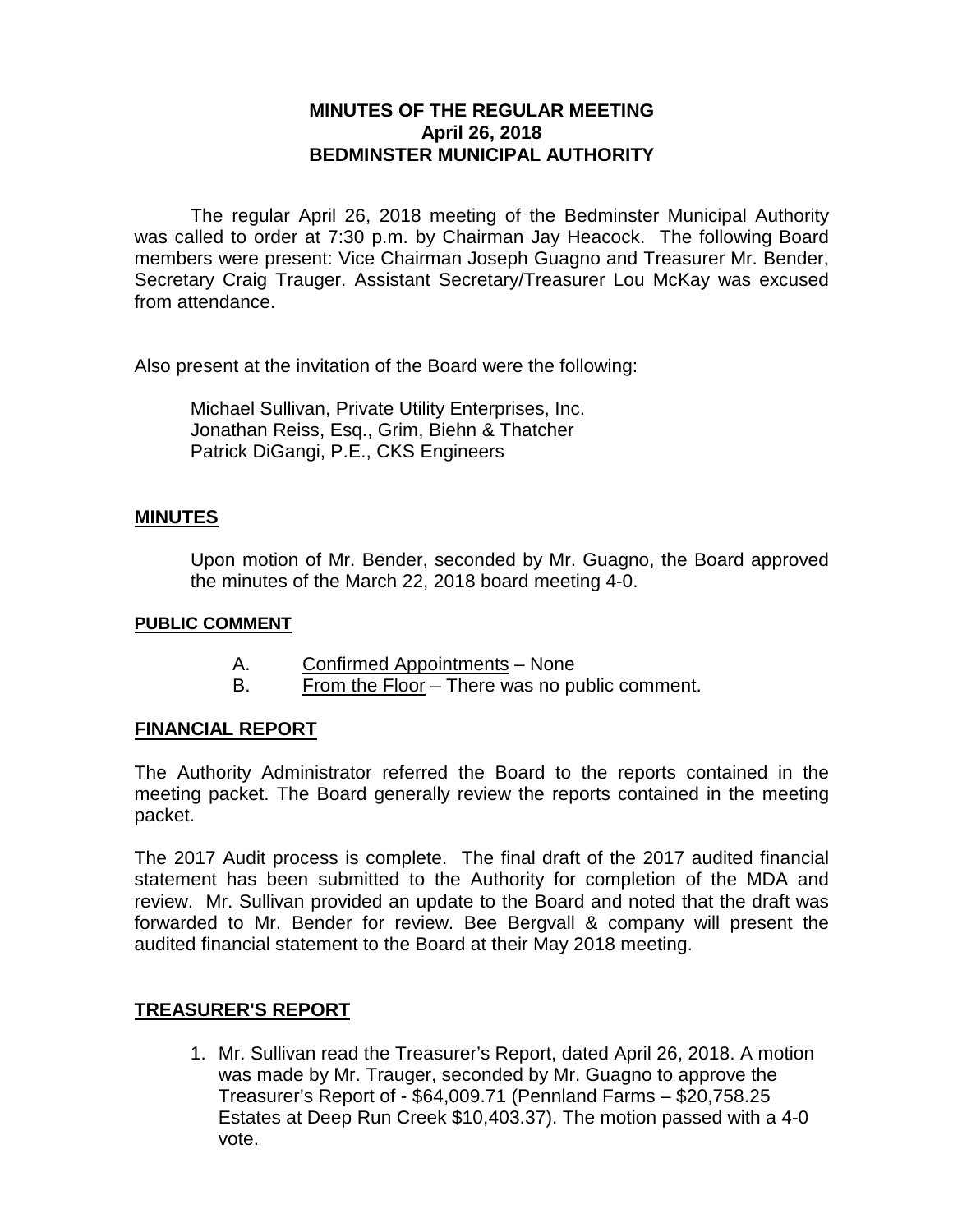# **SOLICITOR'S REPORT**

### **Authority Business**

Mr. Reiss referred the Board to his written report.

### **Developments**

Mr. Reiss referred the Board to his written report.

### **ENGINEER'S REPORT**

### **Authority Projects**

The Authority's Engineer generally reviewed the projects within the written engineering report with the Board.

- 1. Deep Run WWTP Decommission Project Mr. DiGangi provided an update to the Board. He reported that the contractor has been having issues with the directional drilling process but the project continues to be on time.
- 2. PA Small Water and Sewer Grant Mr. DiGangi provided an update to the Board. The application was submitted on February 22, 2018. The state will grant the awards on July 17, 2018.
- 3. Manhole Rehabilitation- Mr. DiGangi provided an update to the Board. The manholes have been ordered with delivery within two weeks.
- 4. Weiss Market Development Agreement Mr. DiGangi provided an update to the Board regarding the development and approvals
- 5. Chapter 94 Report The Chapter 94 report has been submitted to the DEP for review.

**Operations Report** – Mr. Sullivan reviewed his report with the Board and noted that operation staff continues to spend extended hours at the treatment facility during extreme rain events due to the deficiencies with the interceptor manholes.

### **AUTHORITY REPORT –**

### **General Matters/Administrative/Operations**

Mr. Sullivan reviewed his report with the Board.